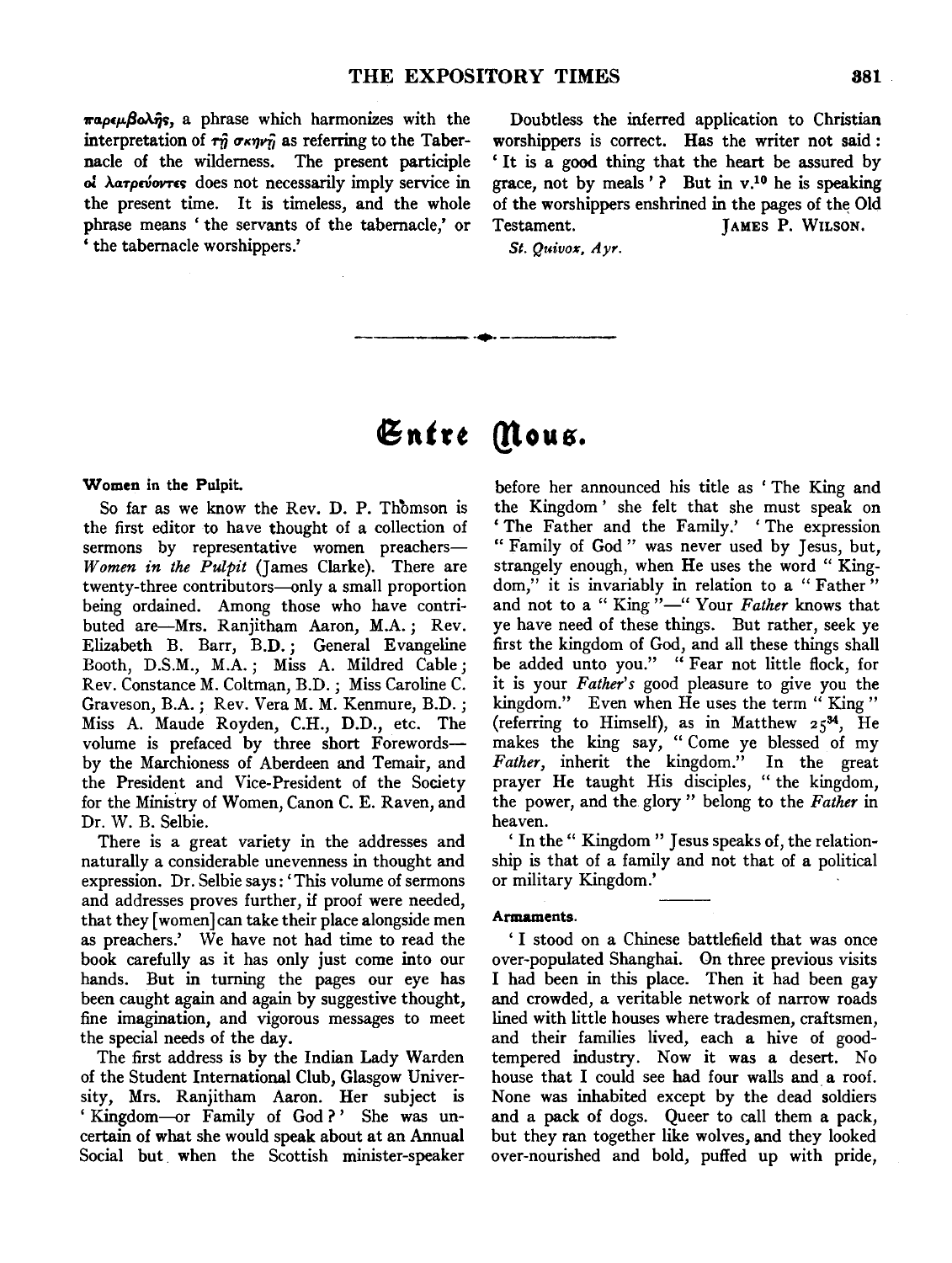perhaps, at their unaccustomed human diet. I roamed about for an hour or two, then I found myself in a part to which the dogs had not yet eaten their way. Chinese soldiers lay all over the ground: They lay as they had fallen, as though asleep, arms flung out, hands relaxed, a peaceful look on their faces. I went from one to another, linking them in thought to their mothers, to their homes, and to God. Then I forced myself to act. Strewn all around them were bits of shrapnel. I picked one up and gazed at it.

' So this was our scrap-iron, British and American scrap-iron, for which we were getting three times its normal price, out of which we were growing prosperous like the dogs. I brought the piece home with me to show to those double-minded people who indulge equally in moral indignation against the Japanese and in personal gratification for the high prices they are getting for their old iron.

' On arriving in America I heard that the biggest shipment of scrap-iron ever to leave the Pacific coast was just starting for Japan. That meant I had to go to the exporting firm and see its representative. I showed my bit of shrapnel and told him where I had picked it up. He looked embarrassed. Evidently others had gone to him on the same errand. " We did not want to sell the stuff. We had to," he said. "We're no worse than the cotton people, the oil, and motor people." ' <sup>1</sup>

# A. E. Whitham.

There was a purpose of writing a biography of the late Rev. A. E. Whitham. It was decided, however, to publish some volumes of his writings in place of this, and there is no doubt that through these one gets a real picture of the man himself. The first volume was ' The Discipline and Culture of the Spiritual Life,' and it is now followed by *The Pastures of His Presence* (Hodder & Stoughton; 6s. net). In these fifty-two essays we find the expression of a rich personality in close touch with human life. Not only the Methodist Church but the Church at large suffered a great loss in Mr. Whitbam's early death. We quote from the study on ' The Realism of Christianity.'

'My objection to some of the philosophies of life other than Christian is not that they bring unpleasant facts before me that contradict my creed, but that by their evasion of facts-good facts, as some naturalistic theories, bad facts, as some

1 Muriel Dester, in *Women in the Pulpit,* 141.

idealistic theories-they themselves contradict the raw realities. Men who accuse Christianity of a lack of realism simply betray their ignorance of the subject. There was realism in the old monks who set a grinning hollow skull before them at their work to remind them of death, or a crucifix before their eyes to remind them of the costliness of good, or a song on the brevity of life in their devotional book which they sang lustily. These were closer to the bone and marrow of reality than many so-called realistic philosophies and studies.

' The point I want to urge is that Christianity may be decoratively beautiful, full of grace and ineffable charm, but it has a framework stout and strong, with bony ribs and joints of realism. You may object to its conclusions ; at least, its terms are live terms. It may give wrong answers, but at least it gives wrong answers to the right questions. It does propose to answer the deepest questions that arise in the human heart, as, for instance, what is the inward meaning of all this vast show of things, what is the inward meaning of sorrow and temptation, and what is on the other side of that thing called death that is the last foe of man's peace, reason, and moral effort.

' The very doctrine of the Incarnation sets Christianity at the heart of things and beds it in real things. The word was made flesh, and flesh is real. " I will show you how to do it," said God, " Let Me have your tools, the little stage of your workshop, surround Me with your identical temptations, add the malice and suspicion of men, narrow the stage to the dimensions of a dirty Eastern village, handicap Me with poverty, weigh the scales, crib and cabin Me in a little Eastern land, and there at the point where you have failed in *the flesh,* just where you have suffered repeated defeat, I will produce the fairest thing earth has ever seen ; I will give to the world the dream come true." '

# Harry W7att of Shansi.

On a morning in May last year, Dr. Harry Wyatt, of the Baptist Mission Hospital, Taiyuanfu, North China, left that city for the north in order to settle some young missionaries there. It was recognized that the journey was dangerous. In addition to the missionaries there was a young Chinese chauffeur in their party who had volunteered to drive them. The first day passed safely. Next morning (5th May) they left Sinchow for Taichow, this time with three missionaries as passengers-Mr. and Mrs.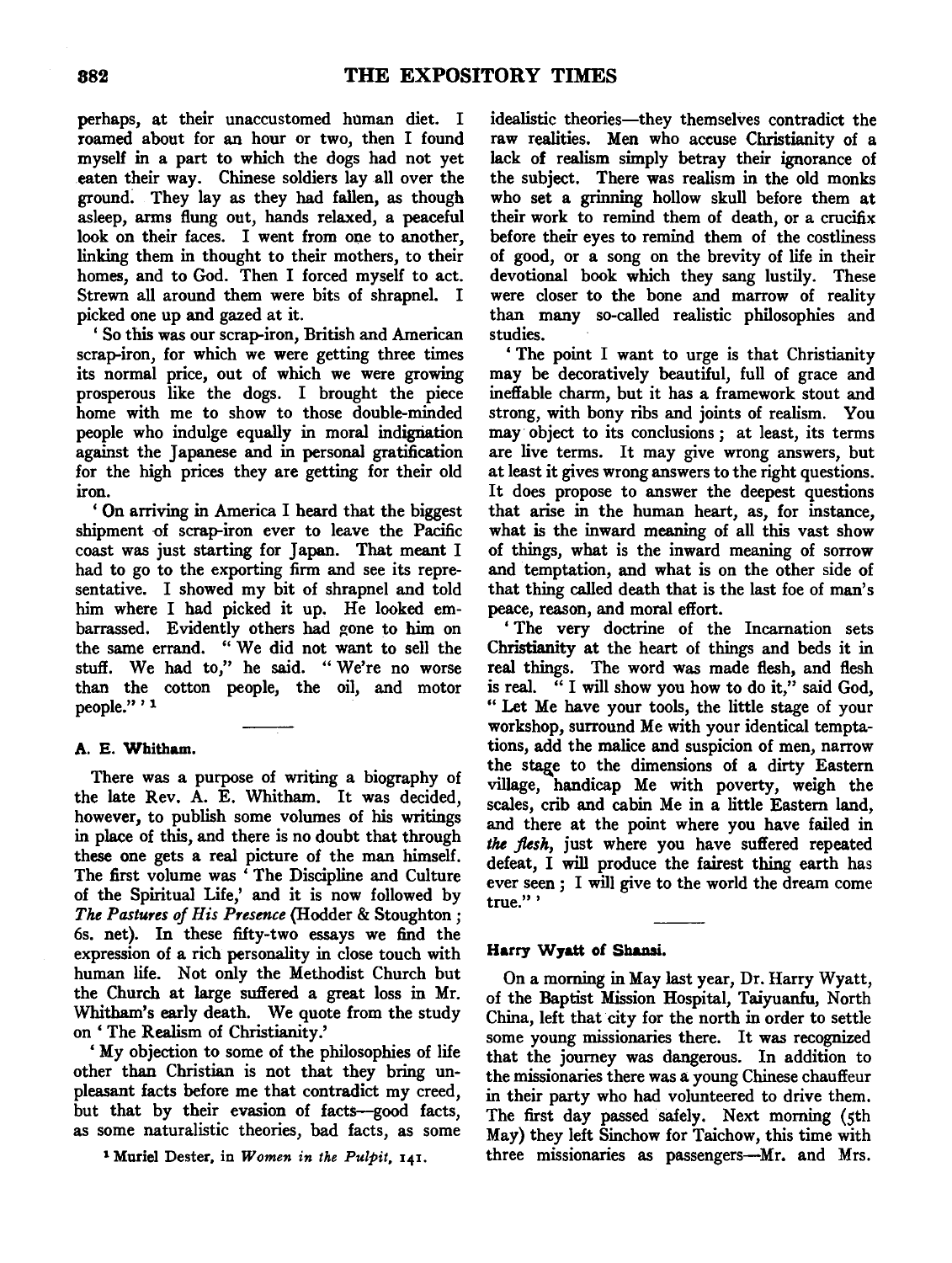Jasper and also an experienced missionary, . Miss Beulah Glasby, who had worked in Sinchow for a number of years. They had only got a short distance when they were attacked by a party of Chinese irregulars who mistook them for:Japanese soldiers. Dr. Wyatt immediately took command of the situation, got the Jaspers to.shelter under the lorry and then, as the attack still. continued, he decided to risk his own life to save his friends. He snatched up a Union Jack and ran towards the firing party waving it, hoping that they would see that they were attacking Britishers. Death came to Miss Glasby quickly ; then the Chinese chauffeur was also injured. Dr. Wyatt decided that it would be better for them to divide into two parties. In this way Mr. and Mrs. Jasper escaped death but Dr. Wyatt, hampered by Hu Shih Fu, whom he was carrying, failed to reach the ditch that he was making for. 'All those who knew him felt that the last heroic act on the Kuohsien road was characteristic of the man. " His fearless courage in face of danger, his thought for others and forgetfulness of himself, his quick direction to his c0lleagues to take shelter, his lifting of the Chinese chauffeur on his shoulder in a great effort to save him-all these," wrote one who had been with him in Taiyuanfu, " are the best picture of the man that you could have." '

In a small devotional book which Dr. Wyatt used for meditation it was found that the quotation for 5th May was a strangely fitting one: 'The impulse of a supreme moment only focusses the habits and customs of a man's ~· . A abort life. of Dr. Wyatt with the title *Harry* 

Wyatt of *Shansi*, 1895-1938 has been written by the Editorial Secretary of the Baptist Missionary Society, the Rev. Ernest A. Payne, B.A., B.D., B.Litt. (Carey Press; 1s. net). Mr. Payne speaks of its inadequacy but within its compass this is a really interesting memoir. Wherever possible Mr. Payne has told the story in Dr. Wyatt's own words. This is a marvellous shilling's worth-a hundred and twenty-seven pages, several illustrations, and a.map.

## ' I was la Prison.'

These letters are a collection from some of the imprisoned German pastors.

:One' Of them writes: 'It is most wonderful to read the Bible at such a time. How alive it suddenly becomes, and how real. It really gives the impression of having been written for prisoners and for prisons. And so it is really.'

And another : ' The tales about imprisonment in the Acts and the Epistles are specially apt and realistic. , . . Only in these days have I realized how much it is taken for granted as a matter of course in Acts  $24^{27}$ , where it is written of the imprisonment of Paul in Cæsarea " But after two years "-just as if it were nothing."

## Saint Catherine of Siena.

The Danish poet, Mr. Johannes Jorgensen, has written a companion to his life of St. Francis of Assisi. It is a life of *Saint Catherine of Siena*  (now translated from the Danish by Ingeborg Lund; Longmans; 12s. 6d. net). At first Mr. ·Jorgensen was much less in sympathy with Catherine of Siena than with St. Francis of Assisi. There was an element of tyranny that was repugnant to him-her constant *Io voglio*, 'I will.' 'But gradually, as I began to know her more intimately, the same thing befell me that befell so many others during her earthly life-I was subjugated by her.... I, too, became a zealous " Caterinato." ' The writing of this book has taken years, for it has been based on a careful study of original documents. Mr. Jorgensen, however, has not spoilt the even running of the narrative by introducing references into the text. He has collected them in an Appendix at the end. This is the biography that one would expect from Mr. Jorgensen, showing all the results of his love of the subject and his knowledge of Italian life and thought. He spent many years in Italy, and much of his writing was done in Siena itself. It is leisurely, as all good biographies are, and in it one gets the very feeling of fourteenthcentury Italy.

How strangely unlike St. Catherine's spiritual experience to any that seems possible to-day.

There is her mystic love. '" One day when Catherine," Caffarini relates, " was praying in her cell and could not grow weary of repeating the bride's sigh of love in the Canticle, Jesus appeared to her and bestowed upon her a kiss which filled her with unutterable sweetness. Then she dared to ask Him to teach her what to do that she might never, not for one moment, become unfaithful to Him, but always to be His own in heart and soul and mind.''

' The purely ethical essence of mystic love is here clearly expressed. We are told further: "At times it was as though she rested in the arm of Jesus, or that He pressed her close to His heart. And she was found worthy of this because she desired nothing but the riches of the grace of God